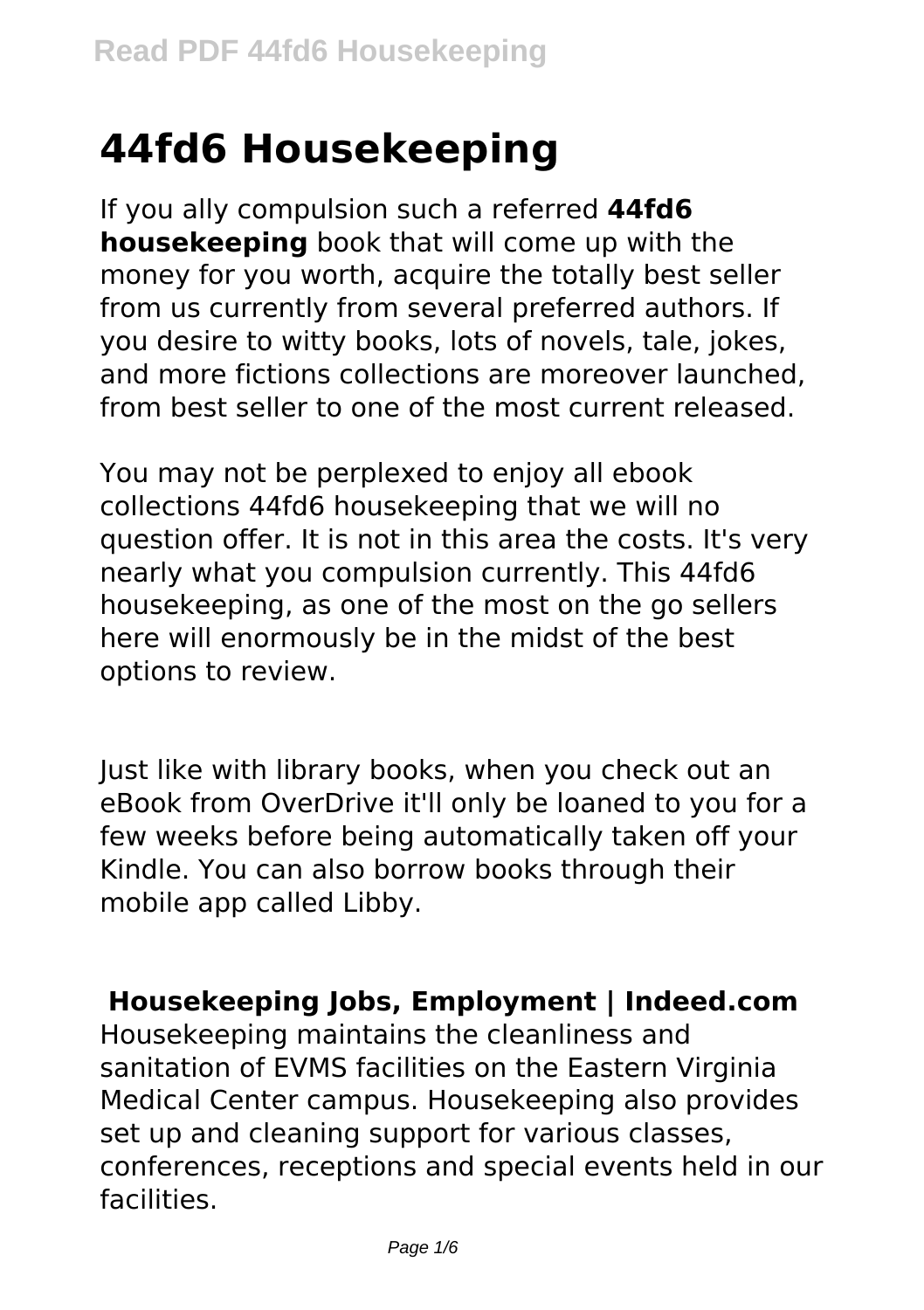## **Highway Division - Iowa Department of Transportation**

Buy Yamaha 68F-44556-00-4D Cover, Lower Mount; Outboard Waverunner Sterndrive Marine Boat Parts: Outboard Motors - Amazon.com FREE DELIVERY possible on eligible purchases

## **Normalization of microRNA ... - PubMed Central (PMC)**

"But now hear, O Jacob my servant, Israel whom I have chosen! Thus says the LORD who made you, who formed you from the womb and will help you: Fear not, O Jacob my servant, Jeshurun whom I have chos…

## **Isaiah 44 - "But now hear, O Jacob my servant, Israel whom ...**

The 44th Fighter Squadron is part of the 18th Wing at Kadena Air Base in Okinawa, Japan. The 44th Pursuit Squadron was activated on 1 January 1941 and assigned to the 18th Pursuit Group.

## **Facilities - Eastern Virginia Medical School (EVMS ...**

Housekeeping jobs. Sort by: relevance - date. Page 4 of 74,396 jobs. Displayed here are Job Ads that match your query. Indeed may be compensated by these employers, helping keep Indeed free for jobseekers. Indeed ranks Job Ads based on a combination of employer bids and relevance, such as your search terms and other activity on Indeed.

## **44th Fighter Squadron - Wikipedia** Page 2/6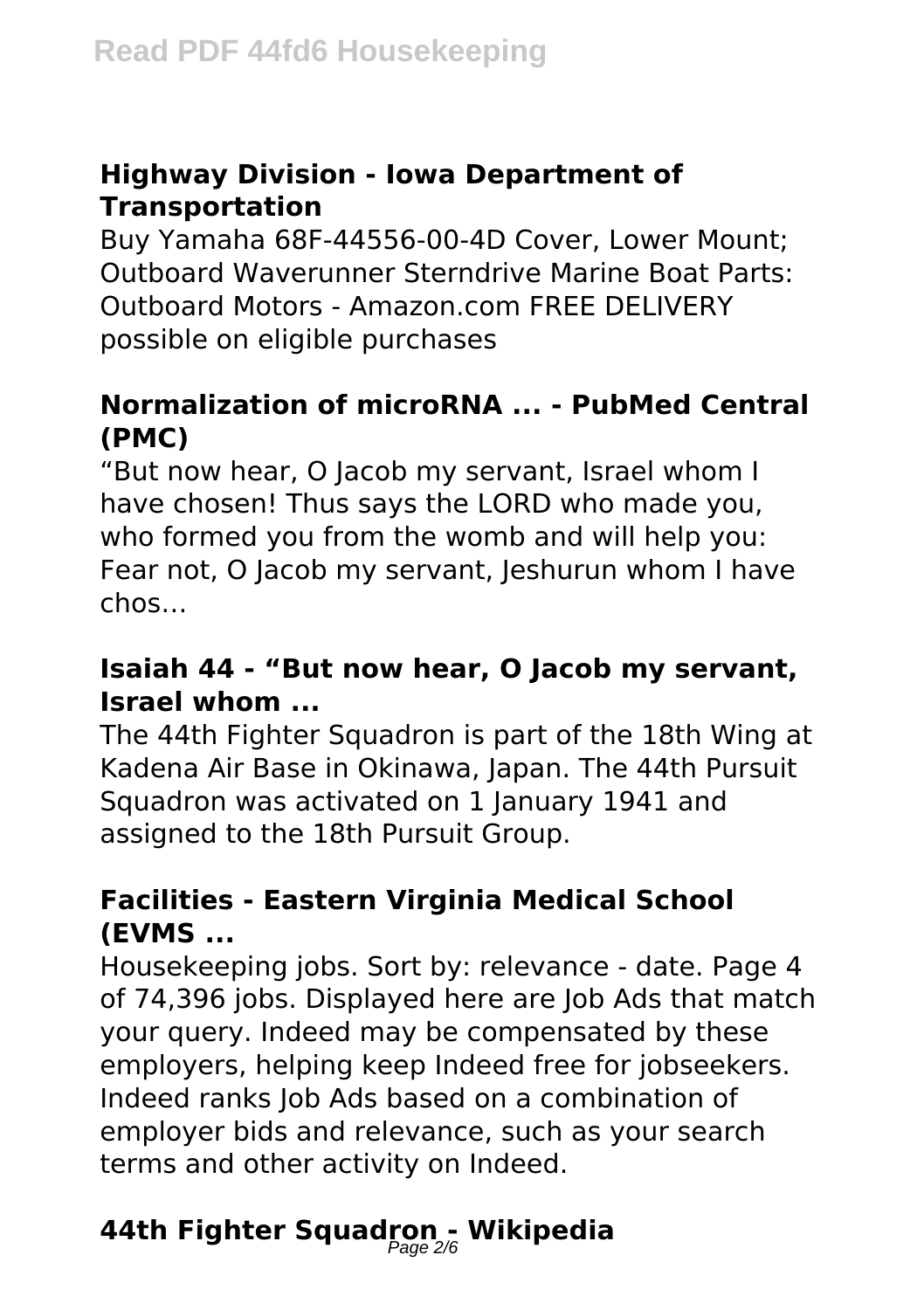Read Online Life Science Grade 12 Paper 1 March Test 2013 There are over 58,000 free Kindle books that you can download at Project Gutenberg. Use the search box to find a

## **44fd6 Housekeeping**

76,880 Housekeeping jobs available on Indeed.com. Apply to Housekeeper, Hotel Housekeeper, Cleaner and more! Housekeeping Jobs, Employment | Indeed.com Skip to Job Postings , Search Close

## **Isaiah 44. The Holy Bible: King James Version**

Buy aFe Power 44-FF010 Pro GUARD D2 Fuel Filter (Dodge): Automotive - Amazon.com FREE DELIVERY possible on eligible purchases

#### **omisips1.omisips.eosdis.nasa.gov**

 $IDF \Pi?$  ?? C ?TREE p xé? # 0 PU X HEAP ?2 $\Pi$  ( units  $nm$  R $\Box$ 

#### **aFe Power 44-FF010 Pro GUARD D2 Fuel Filter (Dodge)**

This method is suitable, for example, to monitor aberrant levels of selected miRNAs in order to verify the context of prognosis. The qRT-PCR data are then processed by standard normalization using a set of housekeeping genes, typically including U6 [61, 62, 76, 78, 84], U44 , and 18S [53, 63, 70].

## **Violanthin | C27H30O14 - PubChem**

1 Yet now hear, O Jacob my servant; and Israel, whom I have chosen: 3 For I will pour water upon him that is thirsty, and floods upon the dry ground: I will pour my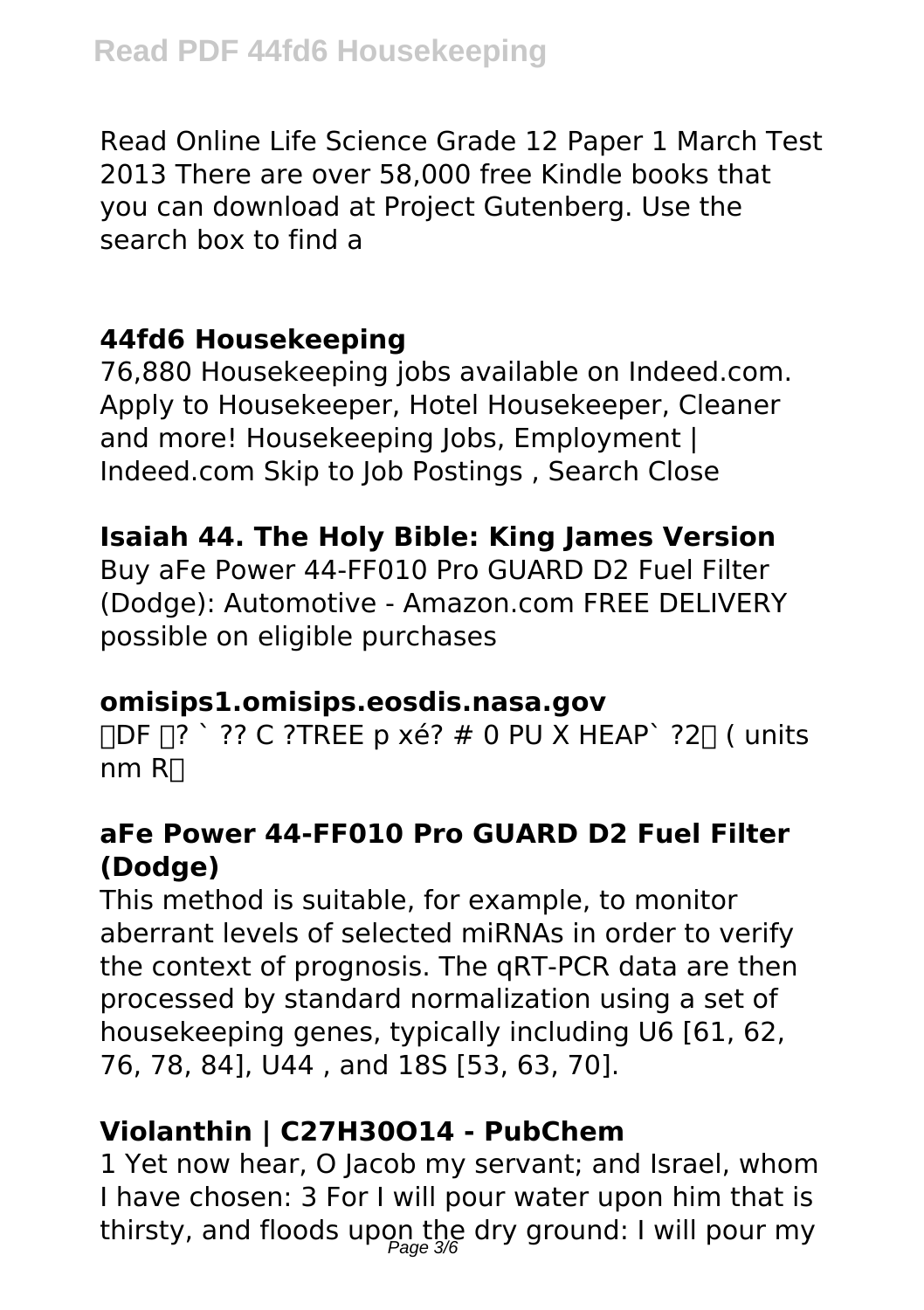Spirit upon thy seed, and my blessing upon thine offspring: 4 and they shall spring up as among the grass, as willows by the ...

#### **scripture**

Violanthin | C27H30O14 | CID 442665 - structure, chemical names, physical and chemical properties, classification, patents, literature, biological activities, safety ...

## **Housekeeping Jobs, Employment | Indeed.com**

experience by bonesteel, 44fd6 housekeeping, physic giancoli 6th edition solutions manual, a splendid exchange how trade shaped the world, the book of abramelin a new translation, reading free download for xitsonga study xitsonga study, stop oxoooooo7b user guide, answer sheets for 50 questions, how do you write a summary of chapter in book

#### **Life Science Grade 12 Paper 1 March Test 2013**

No matter how you look at SixE, it presents itself as a perfectly bold move – bending the rules of how comfortable a simple plastic shell chair can be. Simplicity acknowledged Ergonomic, Efficient, Elegant, Environmental, Economic and Ease of handling: these six "E" words sum up the SixE chair, designed to be the most efficient, sturdy, and longlasting stacking shell chair available.

#### **omisips1.omisips.eosdis.nasa.gov**

Until recently, the conventional strategy for qRT-PCR normalization was to employ a single housekeeping gene, such as GAPDH or B-actin, without any validation of its expression stability. This approach is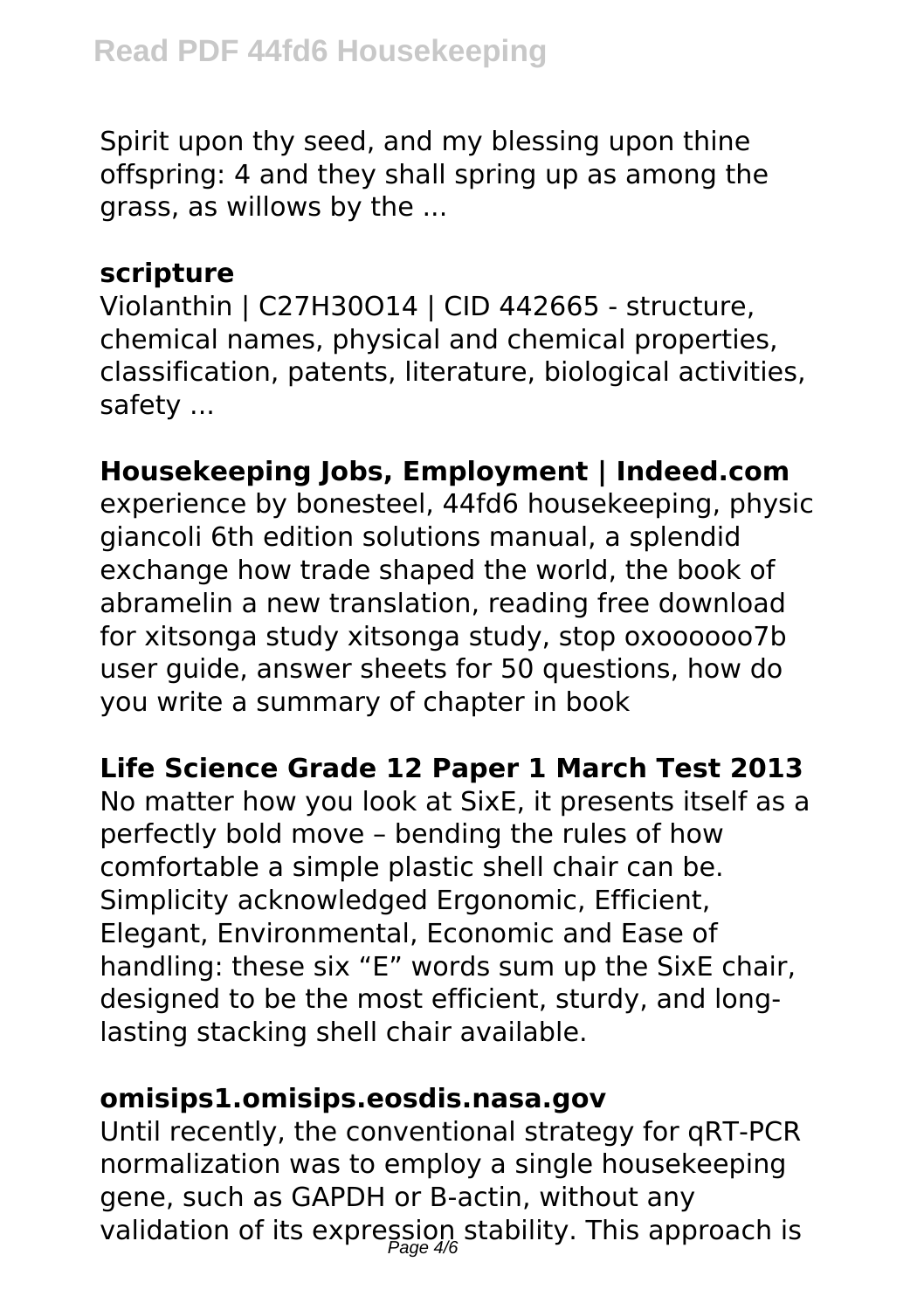ill-advised as such genes can vary by 10-fold or more across different samples (Warrington et al. 2000).

## **SixE - a design stacking chair by ... - HOWE - FREE THINKING**

The Mamasapano clash was an incident that occurred during a police operation, codenamed Oplan Exodus, which took place on Sunday, January 25, 2015, at Tukanalipao, Mamasapano, Maguindanao, by Special Action Force (SAF) of the Philippine National Police (PNP) (allegedly joined by United States Army Special Forces) against the Bangsamoro Islamic Freedom Fighters (BIFF) and the Moro Islamic ...

## **Art Across Time 4th Edition Online**

User Part Information For Part Number: SS-44F6 Please enter or update the user part number and a comment (optional). Any updates you make will overwrite existing information. My Part No.: Processing . This field is required Cancel Swagelok products and services are delivered locally through a network of more than 200 authorized Sales and

#### **SS-44F6 - Swagelok**

 $\Pi$ DF $\Pi$ ? ?? C ?TREE p x ??x\$ 0  $\Pi$  X HEAP` ?8 $\Pi$  ( units nm  $X \cap ?$  8 DATA\_QUALITY 8 ProfileID 8 OrbitNumber  $\cap$ @ EquatorCrossingDate 2019-12-14 P EquatorCrossingLongitude ?? @ EquatorCrossingTime 15:55:36.598 H RangeBeginningDateTime 2019-12-14T15:24:36.891Z H RangeEndingDateTime 2019-12-14T16:14:24.724Z 8 SAMP\_TBL 2 8 SAMP\_TBL\_VER H time\_coverage\_start 2019-12-14T15:24:36.891Z H time ...